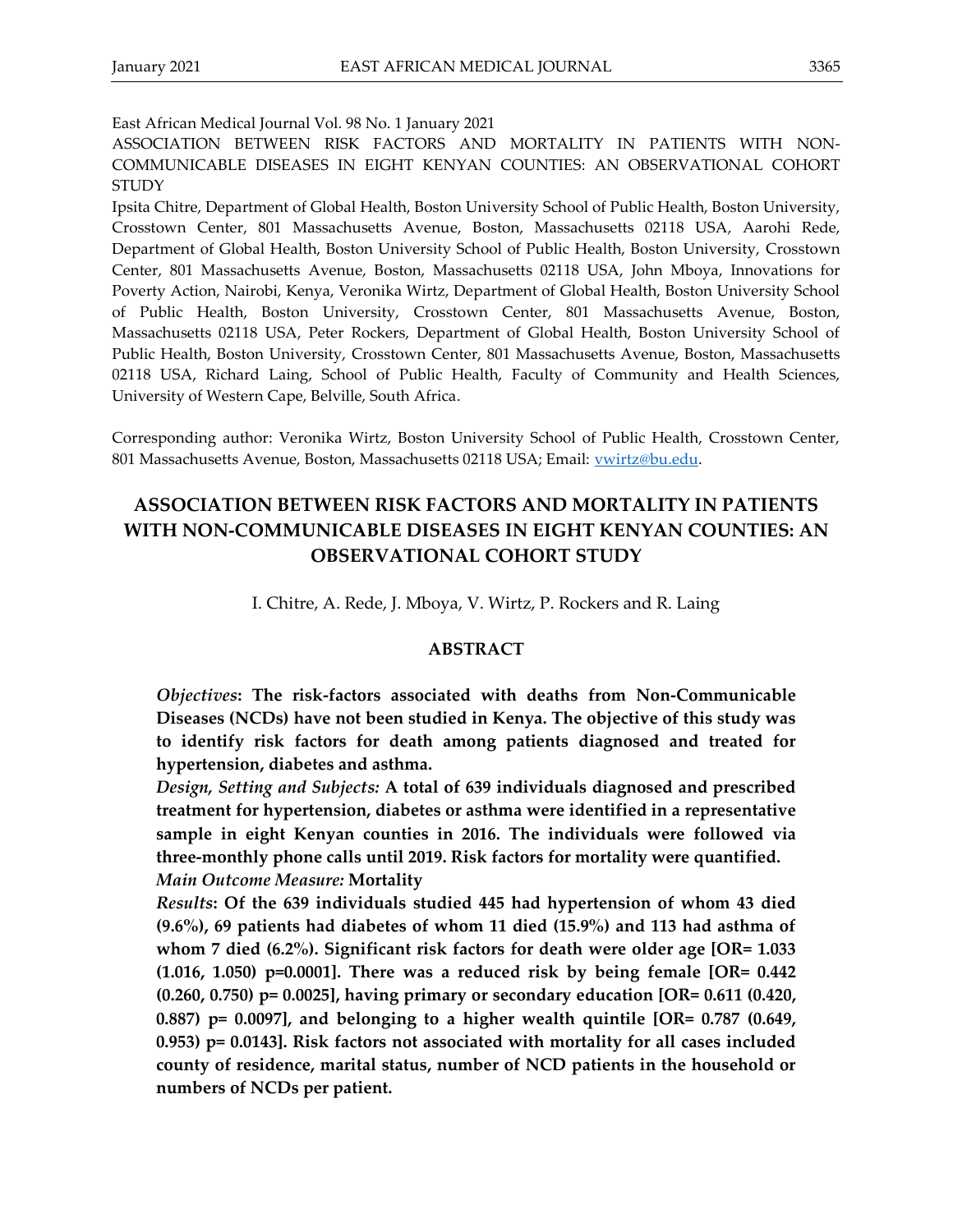*Conclusion***: The risk factors of older age, male sex, no education and low wealth have been shown to have significant associations with mortality. Clinicians managing patients with these conditions should recognize that older male patients with no education and from the poorer households have the highest risk of mortality.** 

## **INTRODUCTION**

Non-communicable diseases (NCDs), as defined by the World Health Organization(WHO) are a diverse group of diseases with prolonged duration and slower disease progression, attributable to a combination of genetic, physiological, environmental and behavioral factors.<sup>1</sup>

Cardiovascular diseases (including hypertension and stroke), cancers, chronic respiratory diseases and diabetes are the main types of NCDs.<sup>1</sup> According to WHO, more than three quarters of global NCDs are concentrated in low- and middle-income countries; out of which almost 41 million people die each year, equivalent to 71% of all deaths globally are due to NCDs.<sup>1</sup>

Kenya, like other LMICs, is undergoing an epidemiological transition marked by an increase in the burden of non-communicable diseases (NCDs) including diabetes, cancers, cardiovascular diseases and chronic respiratory infections and a decline in morbidity and mortality due to communicable conditions. 4 In response to the escalating burden of NCD in Kenya, the government established an NCD division within the ministry of health. Kenya also launched a 5-year National NCD strategy in 2015 to guide the implementation of interventions to reduce the mortality from NCDs. To operationalize this strategy, it is important to understand the leading risk factors associated with mortalities related to

NCDs which the findings of this study will provide. 5

A number of studies have reported prevalence and NCD mortality in urban areas with the focus on negative health behaviors and limited access to healthcare.6,7,8

In describing a national study conducted in 2016, Turpin et al found that the prevalence of reported NCDs varied across eight surveyed counties and suggested that the reasons for this variation might be attributable to a lack of access to diagnostic facilities and/or differences in lifestyle risk factors.<sup>9</sup>

This study utilizes data from the Novartis Access evaluation that was undertaken between 2016 and 2019.10,11 This cluster randomized study aimed to evaluate the effect of providing a basket of NCD medicines at a low cost to individuals with common NCDs. In this study, we have analyzed data collected at baseline in 2016 on the cohort of households in eight counties in Kenya in which one or two of the members had been diagnosed with at least one NCD and prescribed an NCD medicine. This was combined with the data on mortality gathered from this cohort through telephone interviews as well as from face-to-face interviews conducted during midline and end line surveys. These calls and surveys identified individuals who were included at baseline who had died during the study.

The objective of this study was to assess the risk factors associated with mortality among patients diagnosed and treated for NCDs in Kenya.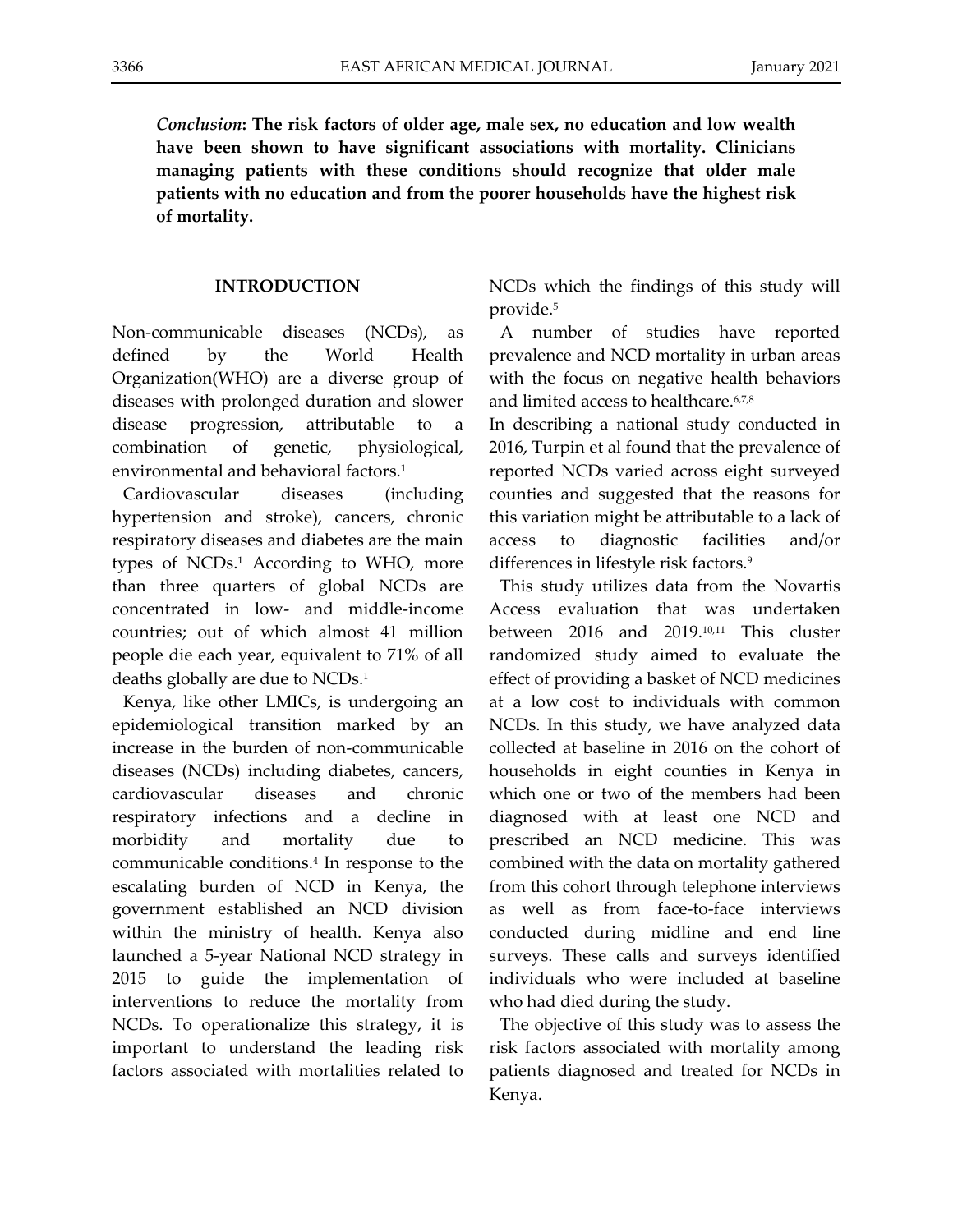#### **METHODS**

*Study population and sampling:* A description of the Novartis Access evaluation can be found elsewhere.10,11 This study occurred in eight counties of Kenya namely Narok, Kwale, Embu, Nyeri, Kakamega, West Pokot, Makueni and Samburu that were randomly allocated to be intervention or control counties. This study is a retrospective cohort study of individuals diagnosed and treated for NCDs who were followed from 2016 to 2019 to identify the etiological risk factors associated with mortality. The data on mortality was collected from 2016 to 2019 through surveys conducted in 2016, 2018 and 2019 and through regular telephone surveillance. The demographic and socioeconomic risk factors investigated were age, sex, county of residence, education, marital status, being in the intervention or a control group for the Novartis Access evaluation study, household wealth quintiles with poorer households in the lower quintiles, number of NCD patients in the household and number of NCDs per patient. The household wealth quintiles were allocated based on the data collected on household wealth during the baseline survey. The outcome was a binary variable of death occurring between 2016 and 2019.

*Data Analysis:* Descriptive and analytical statistics were carried out using SAS Studio.

Frequency and chi-squared test was performed to generate descriptive statistics across baseline variables, and calculated pvalues and confidence intervals were used to assess statistical significance. The p-values for mortality rates were calculated assuming equal variances.. Univariate logistic regression analysis was conducted to generate Unadjusted Odds Ratios, with associated 95% CI and p-values.

#### **RESULTS**

The total population of individuals at baseline in 2016 was 639, out of whom 62 died by the end of 2019. Those who reported Hypertension (HTN) as their  $1<sup>st</sup> NCD$ , had a total population of n= 445, out of whom 43 died. The total population with Diabetes (DM) as their first reported NCD was n= 69, out of which 11 died and those with asthma as their first reported NCD had a total population of n= 113 with 7 deaths.

*All Cases*

The mean age (in years) for the study population was  $58.49 \pm 16.76$  and the mean age of those who died was  $66.29 \pm 15.56$ . This was a statistically significant difference. (p= 0.0001). (Table 1).

The mortality rates  $N$  (%) as well as the corresponding p-values for the baseline descriptive variables are described in Table 1 below.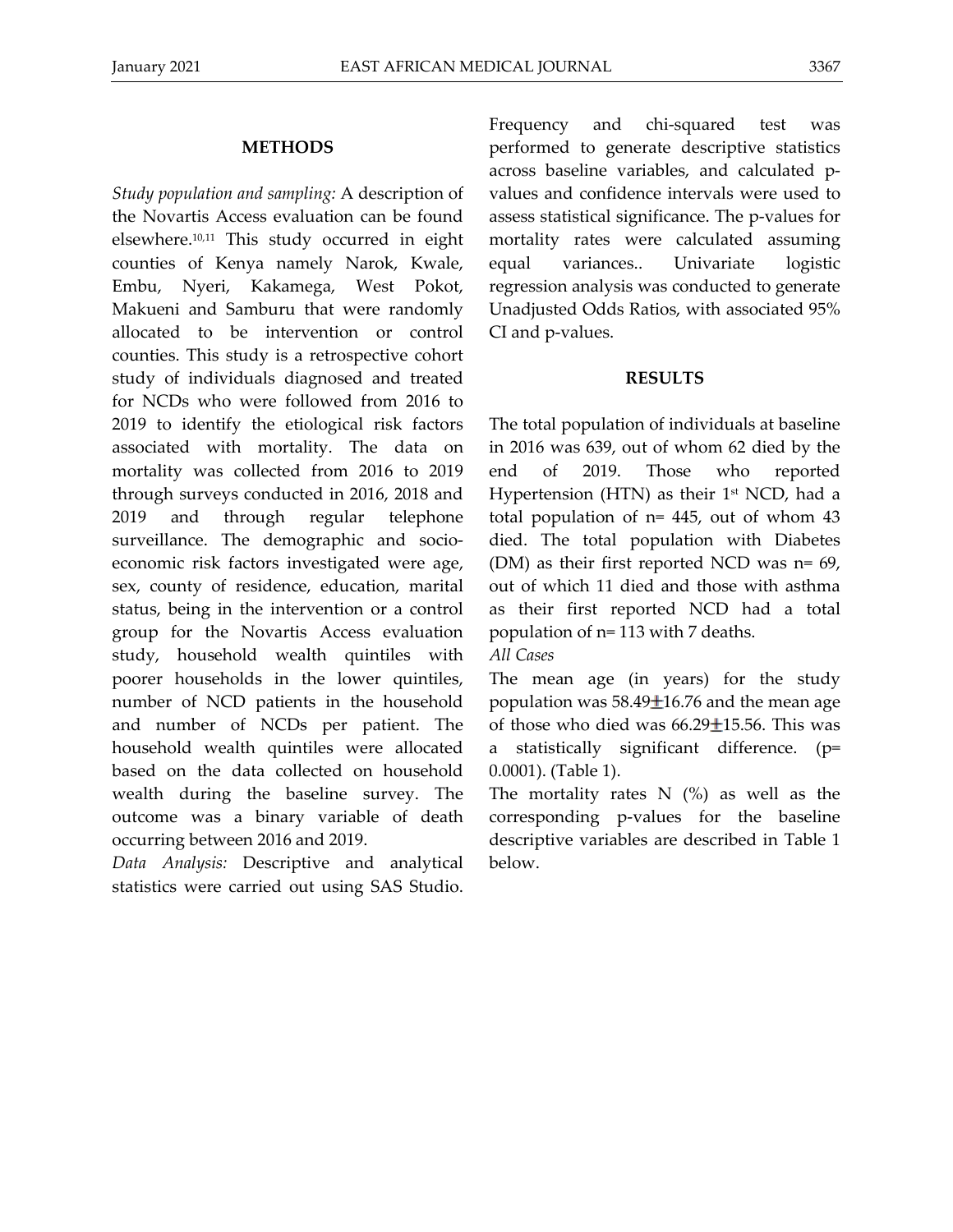| <b>Risk factors</b>                | <b>TOTAL</b>      | $\sim$ $\sim$ $\sim$ $\sim$ $\sim$ $\sim$ $\sim$ $\sim$<br><b>INDIVIDUALS</b> | P-VALUES <sup>2</sup> |
|------------------------------------|-------------------|-------------------------------------------------------------------------------|-----------------------|
|                                    | <b>POPULATION</b> | <b>WHO DIED</b>                                                               |                       |
|                                    |                   |                                                                               |                       |
|                                    | $N$ (%)           | $N$ (%)                                                                       |                       |
| All cases                          | 639 (100)         | 62(9.7)                                                                       |                       |
| Age (in years) <sup>1</sup>        | 58.49 (16.76)     | 66.29 (15.56)                                                                 | $0.0001^{\ast}$       |
| family<br>Average<br>of<br>No.     | 1.17(0.44)        | 1.19(0.44)                                                                    | 0.4849                |
| members per household <sup>1</sup> |                   |                                                                               |                       |
| <b>Sex</b>                         |                   |                                                                               |                       |
| Male                               | 199 (31.14)       | 30 (15.07)                                                                    | $0.002*$              |
| Female                             | 440 (68.86)       | 32 (7.27)                                                                     |                       |
| Missing                            | 1                 |                                                                               |                       |
| County                             |                   |                                                                               |                       |
| Narok                              | 67 (10.88)        | 3(4.48)                                                                       |                       |
| Kwale                              | 96 (15.58)        | 9(9.36)                                                                       |                       |
| Embu                               | 98 (15.91)        | 6(6.12)                                                                       | 0.2623                |
| Nyeri                              | 101 (16.40)       | 11 (10.89)                                                                    |                       |
| Kakamega                           | 93 (15.10)        | 5(5.38)                                                                       |                       |
| West Pokot                         | 39 (6.33)         | 3(7.69)                                                                       |                       |
| Makueni                            | 97 (15.75)        | 3(3.09)                                                                       |                       |
| Samburu                            | 25 (4.06)         | $\mathbf{0}$                                                                  |                       |
| Missing                            | 24                |                                                                               |                       |
| Marital status of respondent       |                   |                                                                               |                       |
| Single                             | 33(5.16)          | 3(9.09)                                                                       |                       |
| Married or living together         | 446 (69.80)       | 39 (8.74)                                                                     | 0.5500                |
| Divorced or separated              | 27(4.23)          | 4(14.81)                                                                      |                       |
| Widowed                            | 133 (20.81)       | 16(12.03)                                                                     |                       |
| Missing                            | $\mathbf{1}$      |                                                                               |                       |
| <b>Current marital status</b>      |                   |                                                                               |                       |
| Yes                                | 446 (69.80)       | 39 (8.74)                                                                     | 0.2135                |
| No                                 | 193 (30.20)       | 23 (11.92)                                                                    |                       |
| Missing                            | 1                 |                                                                               |                       |
| Education                          |                   |                                                                               |                       |
| None                               | 173 (27.03)       | 27(15.61)                                                                     | $0.0086*$             |
| Primary                            | 302 (47.19)       | 23 (7.62)                                                                     |                       |
| Secondary & above                  | 165 (25.78)       | 12 (7.27)                                                                     |                       |
| Intervention <sup>1</sup>          |                   |                                                                               |                       |
| Intervention county                | 283 (45.94)       | 26 (9.19)                                                                     | 0.1510                |
| Control county                     | 333 (54.06)       | 14 (4.20)                                                                     |                       |
| Missing                            | 24                |                                                                               |                       |
| Wealth quintile                    |                   |                                                                               |                       |
| Quintile 1 (Low)                   | 126 (19.72)       | 19 (15.08)                                                                    |                       |
| Quintile 2                         | 129 (20.19)       | 11(8.53)                                                                      | 0.0605                |
| Quintile 3                         | 129 (20.19)       | 16 (12.40)                                                                    |                       |

**Table 1** *Mortality across baseline descriptive variables for ALL cases (Categorical)*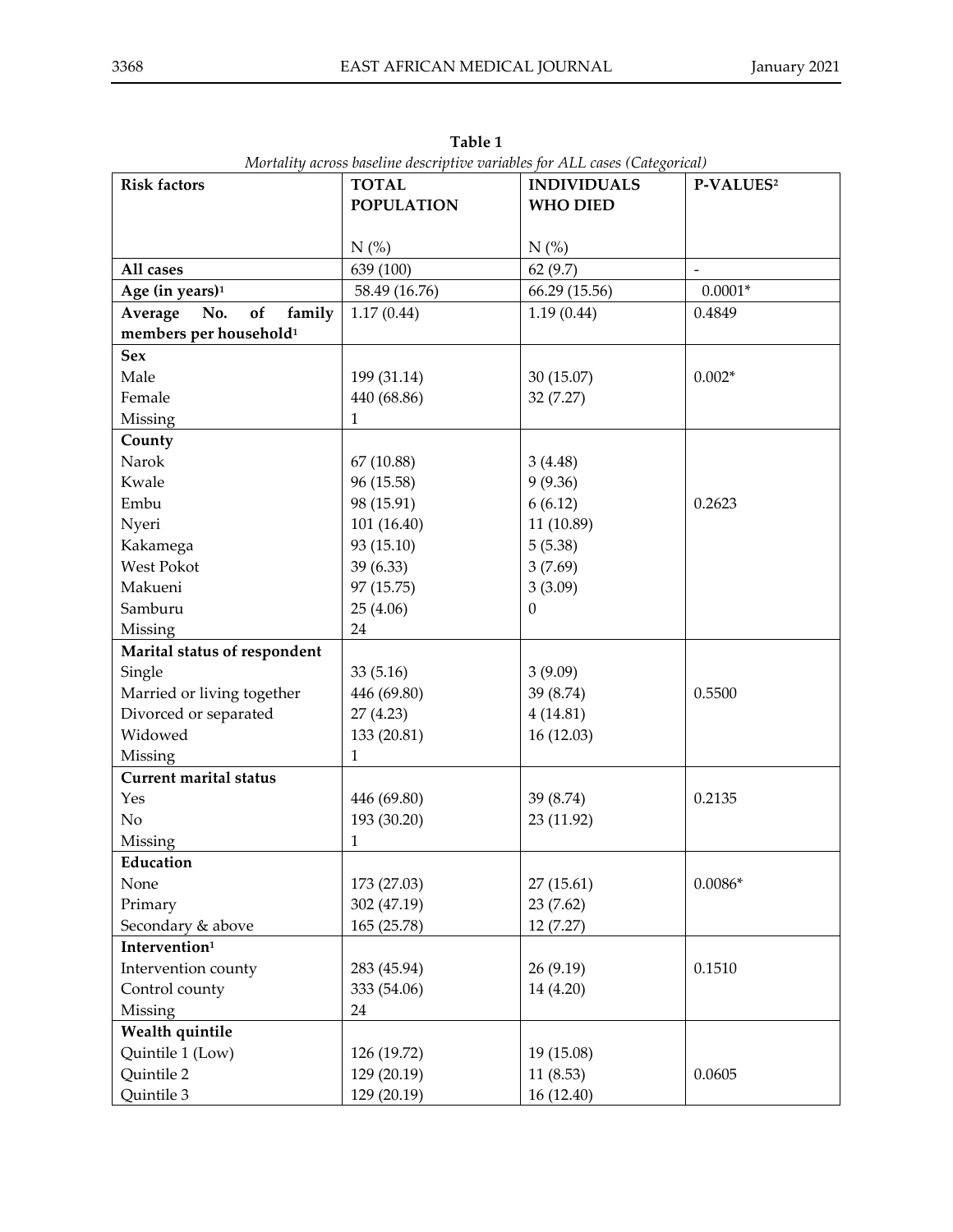| Quintile 4                  | 128 (20.03) | 9(7.03)    |        |
|-----------------------------|-------------|------------|--------|
| Quintile 5 (High)           | 127 (19.87) | 7(5.51)    |        |
| Missing                     |             |            |        |
| in<br>No of NCD<br>patients |             |            |        |
| household                   | 548 (85.76) | 55 (10.04) | 0.4842 |
| 1 NCD patient               | 91 (14.24)  | 7(7.69)    |        |
| 2 NCD patients              |             |            |        |
| Missing                     |             |            |        |
| Number of NCDs per patient  |             |            |        |
| 1 NCD                       | 539 (84.35) | 49 (9.09)  |        |
| 2 NCDs                      | 95 (14.87)  | 12 (12.63) | 0.4136 |
| 3 NCDs                      | 5(0.78)     | 1(20)      |        |
| Missing                     |             |            |        |

\*indicates statistically significant p-values (p<0.05)

<sup>1</sup>Mean (STD)

2 indicates pooled p-value assuming equal variances

Gender showed statistically significant differences across males and females with the mortality rate being 15% among males as compared to 7.3% among females (p-value= 0.002). From figure 1, we can see that males had higher mortality rates for all cases, as well

for HTN, DM and Asthma as compared to females. However, there were statistically significant differences across males and females only for all cases (p=0.002) and hypertension (p=0.0019).

 $N = 639$ Death rates (%) by all disease and gender



*Figure 1: Death rates (%) by all diseases and gender*

County of residence did not show statistically significant differences in death rates for all cases though the county of Nyeri reported the most deaths (10.9%), followed by Kwale (9.4%), Makueni (7.7%), Embu (6.1%), Narok (4.5%) and Samburu (3.1%). Marital status did not show statistically significant results; however, those who were divorced showed the highest mortality rates (14.8%), followed by those who were widowed (12%) and singles (9.1%). Those who were currently married had a lower death rate (8.7%) as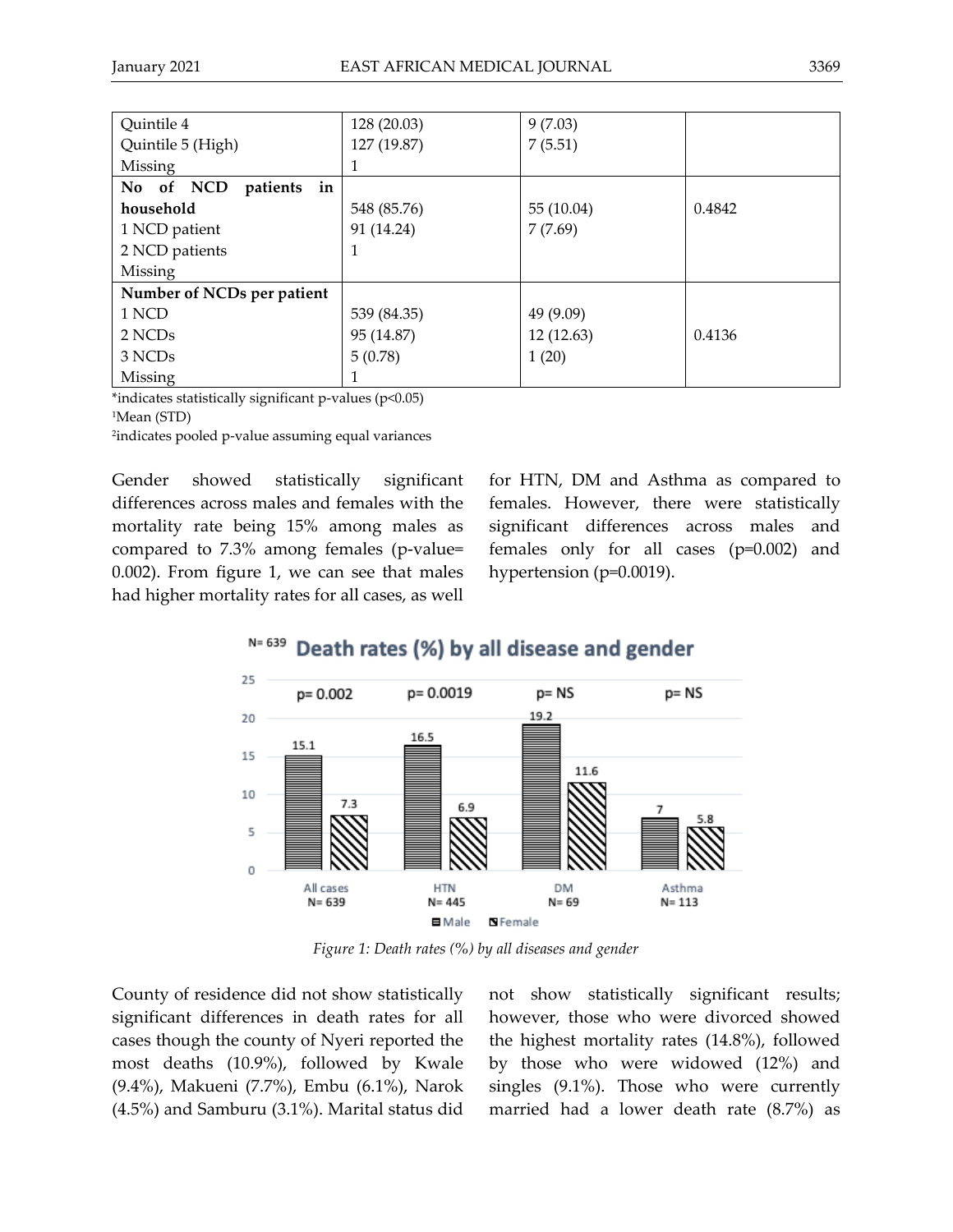compared to those who were not currently married (11.9%).

Education was found to show statistically significant differences (p= 0.0086) with maximal death rates among those with no education (15.6%), followed by those with only primary education (7.6%), followed by those with secondary level education or above  $(7.2\%)$ 

The death rate was 9.2% among those who received the intervention and 4.2% among those who were in the control group, but this was not statistically significant different among the two groups. Wealth quintiles analysis appeared to show higher mortality among the poor though this was not statistically significant. The patients having 3 NCDs showed higher death rates (20%) as compared to those with 2 NCDs (12.6%) and those with 1 NCDs (9.1%).

## *Hypertension (HTN) Cases*

Table S1 shows mortality across baseline descriptive variables among those who had HTN as their first reported NCD. Gender again showed statistically significant differences (p= 0.0019) with mortality rate

among hypertensive patients of 16.5% among males as compared to 6.9% among females. An average of 12.3% deaths were associated with HTN were reported from Kwale county, followed by 10% from Nyeri, 7% from Kakamega, 5.9% from Makueni, 5.7% from Narok, 5.2% from Embu and 2.5% from Samburu counties. County of residence did not show statistically significant differences in mortality rates. Single individuals had the highest mortality rates among those with HTN had 15.38% as compared to those who were divorced/ separated had 11.8%, widowed had 9.7%, and those who were married had the mortality rate of 9.3%. Education did not show statistically significant differences in mortality rates among those with HTN, however, those with no education had the highest death rate (14.1%) as compared to those with only primary education (8%) and those with secondary level or above education (7.7%). Those categorized as quintile 1 (poorest) of wealth quintiles had the highest death rate among those with HTN with 14.7% as compared to other wealth categories.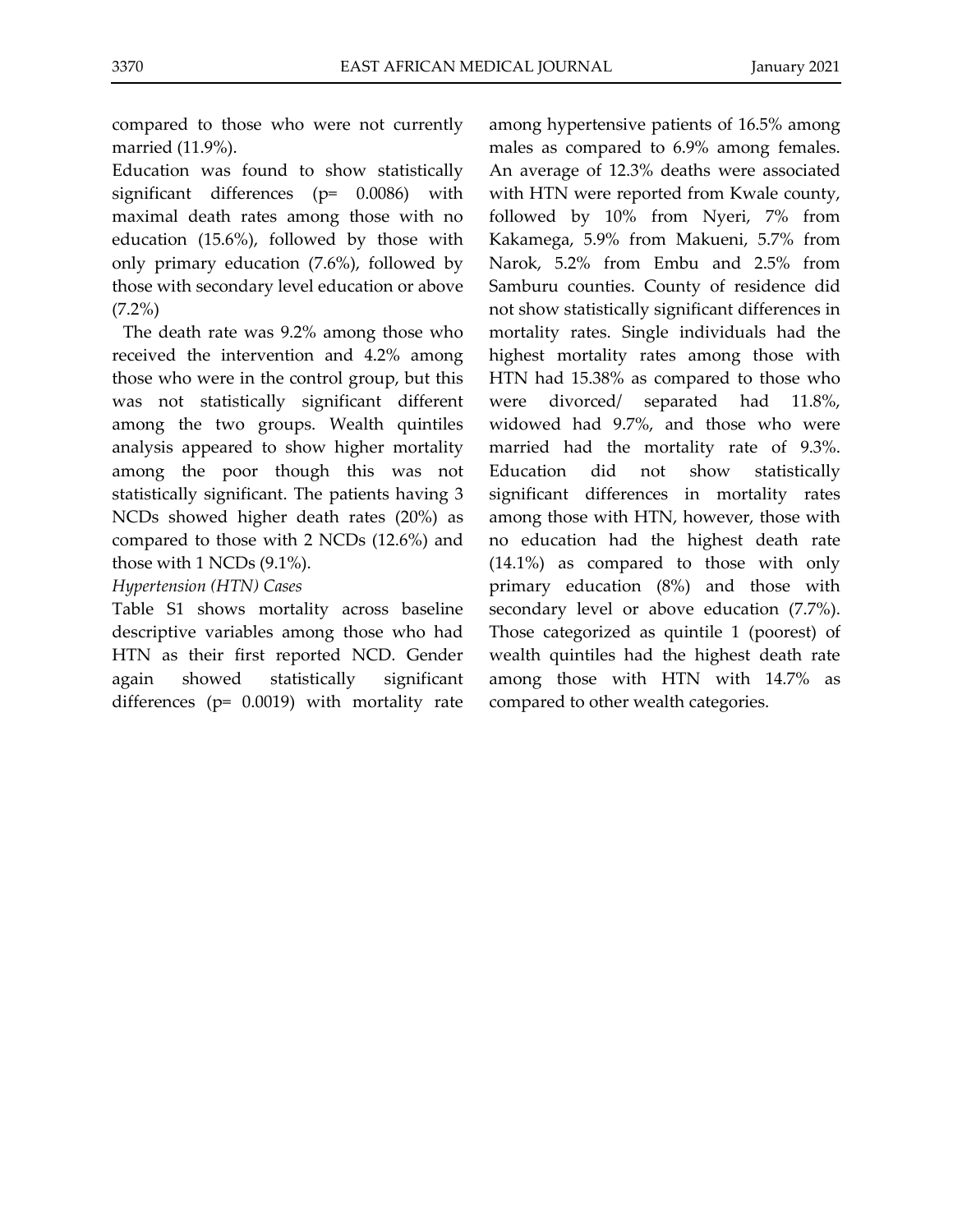| (Categorical)                  |                        |                    |                     |
|--------------------------------|------------------------|--------------------|---------------------|
| <b>Risk factors</b>            | <b>REPORTED</b><br>1ST | <b>INDIVIDUALS</b> | <b>P-VALUES</b>     |
|                                | <b>NCD WAS</b>         | <b>WHO DIED</b>    |                     |
|                                | <b>HTN</b>             |                    |                     |
|                                | $N$ (%)                | $N$ (%)            |                     |
| All cases                      | 445 (100)              | 43 (9.67)          | $\bar{\phantom{a}}$ |
| <b>Sex</b>                     |                        |                    |                     |
| Male                           | 127 (28.54)            | 21 (16.54)         | $0.0019*$           |
| Female                         | 318 (71.46)            | 22 (6.92)          |                     |
| County                         |                        |                    |                     |
| Narok                          | 35(8.16)               | 2(5.71)            |                     |
| Kwale                          | 57 (13.29)             | 7(12.29)           |                     |
| Embu                           | 77 (17.95)             | 4(5.19)            |                     |
| Nyeri                          | 80 (18.65)             | 8(10)              | 0.3652              |
| Kakamega                       | 71 (16.55)             | 5(7.04)            |                     |
| West Pokot                     | 17 (3.96)              | 1(5.89)            |                     |
| Makueni                        | 81 (18.88)             | 2(2.47)            |                     |
| Samburu                        | 11(2.56)               | $\Omega$           |                     |
| Missing                        | 16                     | 14 (87.5)          |                     |
| Marital status of respondent   |                        |                    |                     |
| Single                         | 13 (2.92)              | 2(15.38)           |                     |
| Married or living together     | 302 (67.87)            | 28 (9.27)          | 0.8902              |
| Divorced or separated          | 17(3.82)               | 2(11.76)           |                     |
| Widowed                        | 113 (25.39)            | 11 (9.73)          |                     |
| <b>Current marital status</b>  |                        |                    |                     |
| Yes                            | 302 (67.87)            | 28 (9.27)          | 0.6847              |
| No                             | 143 (32.13)            | 15 (10.49)         |                     |
| Education                      |                        |                    |                     |
| None                           | 128 (28.76)            | 18 (14.06)         |                     |
| Primary                        | 200 (44.94)            | 16(8)              | 0.1359              |
| Secondary & above              | 117 (26.29)            | 9(7.69)            |                     |
| Intervention <sup>1</sup>      |                        |                    |                     |
| Intervention                   | 235 (54.78)            | 18 (7.66)          | 0.4140              |
| Control                        | 194 (45.22)            | 11(5.67)           |                     |
| Missing                        | 16                     |                    |                     |
| Wealth quintile                |                        |                    |                     |
| Quintile 1                     | 75 (16.85)             | 11 (14.67)         |                     |
| Quintile 2                     | 84 (18.88)             | 1(1.19)            |                     |
| Quintile 3                     | 96 (21.57)             | 11 (11.46)         | 0.1807              |
| Quintile 4                     | 88 (19.78)             | 5(5.68)            |                     |
| Quintile 5                     | 102 (22.92)            | 6(5.89)            |                     |
| No<br>of NCD<br>patients<br>in |                        |                    |                     |
| household                      | 384 (86.29)            | 38 (9.90)          | 0.6765              |
| 1 NCD patient                  | 61 (13.71)             | 5(8.20)            |                     |
| 2 NCD patients                 |                        |                    |                     |

## **Table S1**

*Mortality across baseline descriptive variables among those who had Hypertension (HTN) as 1st reported NCD*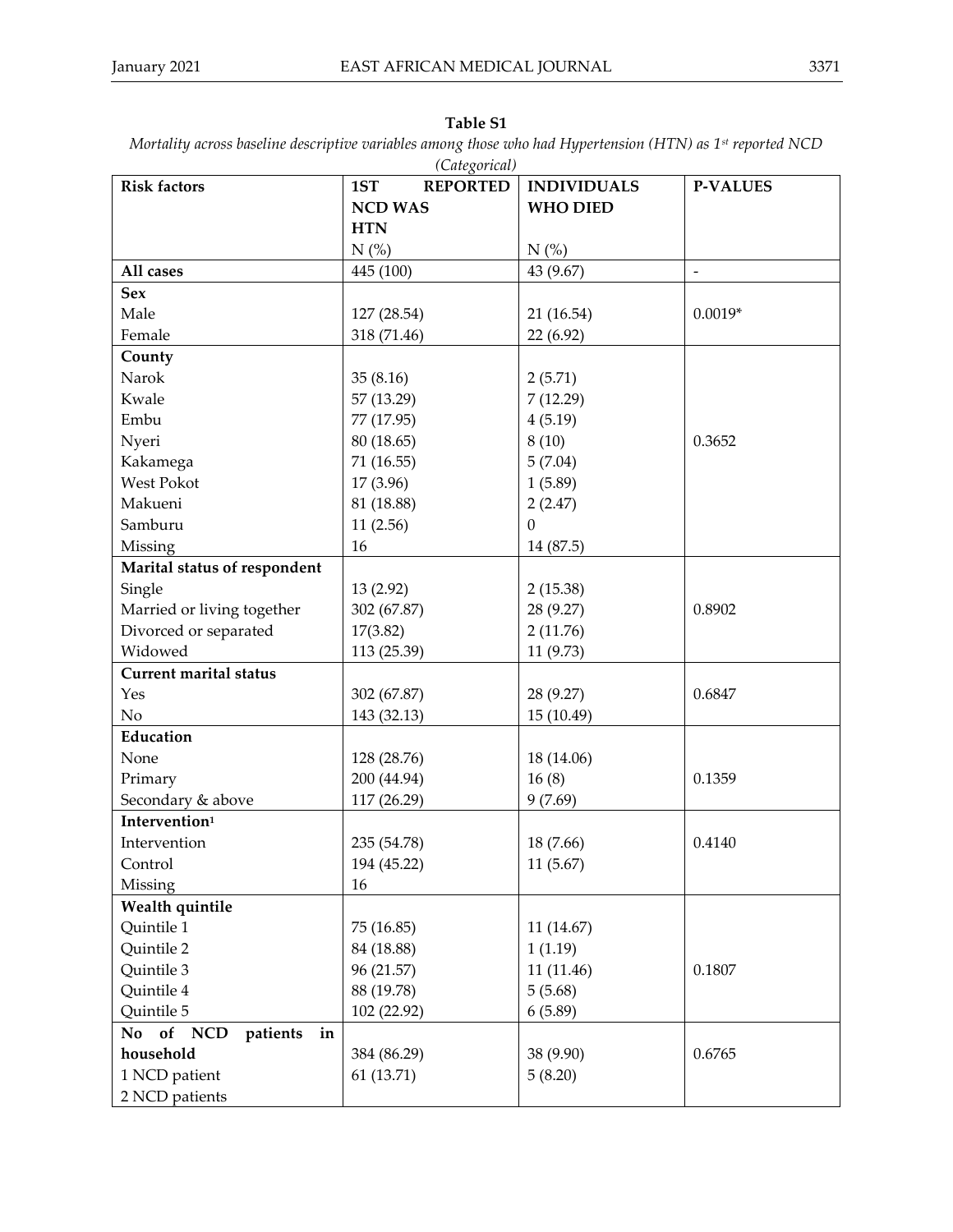| Number of NCDs per patient |             |            |        |
|----------------------------|-------------|------------|--------|
| 1 NCD                      | 347 (77.98) | 30(8.65)   |        |
| 2 NCDs                     | 93 (20.90)  | 12 (12.90) | 0.3426 |
| 3 NCDs                     | 5(1.12)     | (20)       |        |

<sup>1</sup>Whether the county/patient belongs to an intervention county or control county

\* indicates statistically significant p-values (p<0.05)

#### *Diabetes (DM) Cases*

Table S2 shows mortality across baseline descriptive variables among those who had DM as first reported NCD. The mortality rates among those with DM was 19.2% in males and 11.6% in females. Although the differences across levels of education, did not reach statistical significance, the highest death

rates were seen in those with no education (36.4%) followed by those with primary education (10.8%), followed by secondary level or above education (9.5%). Most of the other risk factors had very small numbers across the categories and hence we could not detect statistically significant results.

**Table S2**

*Mortality across baseline descriptive variables among those who had Diabetes Mellitus (DM) as 1st reported NCD* 

| <b>Risk factors</b>           | (Categorical)<br><b>REPORTED</b><br>1ST | <b>INDIVIDUALS</b> | <b>P-VALUES</b> |
|-------------------------------|-----------------------------------------|--------------------|-----------------|
|                               | <b>NCD WAS</b>                          | <b>WHO DIED</b>    |                 |
|                               | <b>DM</b>                               |                    |                 |
|                               | $N$ (%)                                 | $N$ (%)            |                 |
| All cases                     | 69 (100)                                | 11 (15.94)         |                 |
| <b>Sex</b>                    |                                         |                    |                 |
| Male                          | 26 (37.68)                              | 5(19.23)           | 0.3847          |
| Female                        | 43 (62.32)                              | 5(11.63)           |                 |
| Missing                       | 1                                       | 1                  |                 |
| County                        |                                         |                    |                 |
| Narok                         | 15 (23.44)                              |                    |                 |
| Kwale                         | 7(10.94)                                |                    |                 |
| Embu                          | 11 (17.19)                              | 2(18.18)           |                 |
| Nyeri                         | 9(14.06)                                | 1(11.11)           | 0.5575          |
| Kakamega                      | 5(7.81)                                 |                    |                 |
| <b>West Pokot</b>             | 8(12.50)                                | 1(12.5)            |                 |
| Makueni                       | 5(7.81)                                 | 1(20)              |                 |
| Samburu                       | 4(6.25)                                 |                    |                 |
| Missing                       | 6                                       | 6                  |                 |
| Marital status of respondent  |                                         |                    |                 |
| Single                        | 6(8.70)                                 | 1(16.66)           |                 |
| Married or living together    | 55 (79.71)                              | 6(10.91)           | 0.1704          |
| Divorced or separated         | 4(5.80)                                 | 1(25)              |                 |
| Widowed                       | 4(5.80)                                 | 2(50)              |                 |
| <b>Current marital status</b> |                                         |                    |                 |
| Yes                           | 55 (79.71)                              | 6(10.91)           | 0.0937          |
| No                            | 14 (20.29)                              | 4(28.57)           |                 |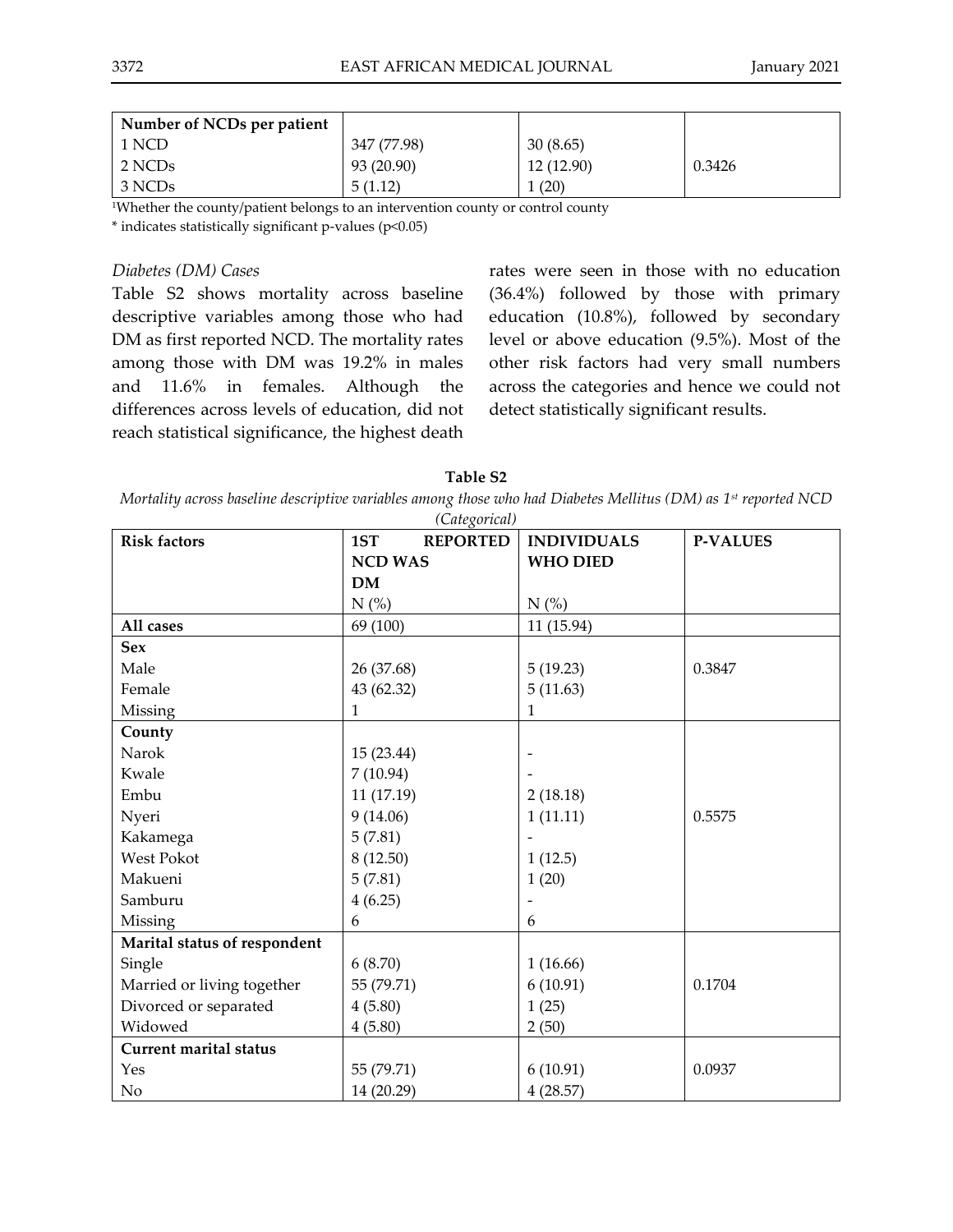| Education                  |            |           |        |
|----------------------------|------------|-----------|--------|
| None                       | 11 (15.94) | 4(36.36)  |        |
| Primary                    | 37 (53.62) | 4(10.81)  | 0.0793 |
| Secondary & above          | 21 (30.43) | 2(9.52)   |        |
| Intervention <sup>1</sup>  |            |           |        |
| Intervention               | 29 (45.31) | 3(10.34)  |        |
| Control                    | 35 (54.69) | 2(5.71)   | 0.4920 |
| Missing                    | 5          | 5         |        |
| Wealth quintile            |            |           |        |
| Quintile 1                 | 14 (20.29) | 3(21.43)  |        |
| Quintile 2                 | 15 (21.74) |           |        |
| Quintile 3                 | 9(13.04)   | 3(33.33)  | 0.1705 |
| Quintile 4                 | 17 (24.64) | 3(17.65)  |        |
| Quintile 5                 | 14 (20.29) | 1(7.14)   |        |
| No of NCD patients<br>in   |            |           |        |
| household                  | 59 (85.51) | 8(13.56)  | 0.5926 |
| 1 NCD patient              | 10 (14.49) | 2(20)     |        |
| 2 NCD patients             |            |           |        |
| Number of NCDs per patient |            |           |        |
| 1 NCD                      | 68 (98.55) | 10(14.71) |        |
| 2 NCDs                     | 1(1.45)    |           | 0.6784 |
| 3 NCDs                     |            |           |        |
|                            |            |           |        |

<sup>1</sup>*Whether the county/patient belongs to an intervention county or control county* \* *indicates statistically significant p values (p<0.05)*

## *Asthma Cases*

Table S3 includes mortality across baseline descriptive variables among those who had asthma as first reported NCD had even more missing information and none of the risk factors showed significant results. For this disease, 7% of males and 5.8% of females died due to asthma. The death rates were higher among those with no education (13.8%) as compared to those with secondary level or more education (4%) and those with primary education (3.5%).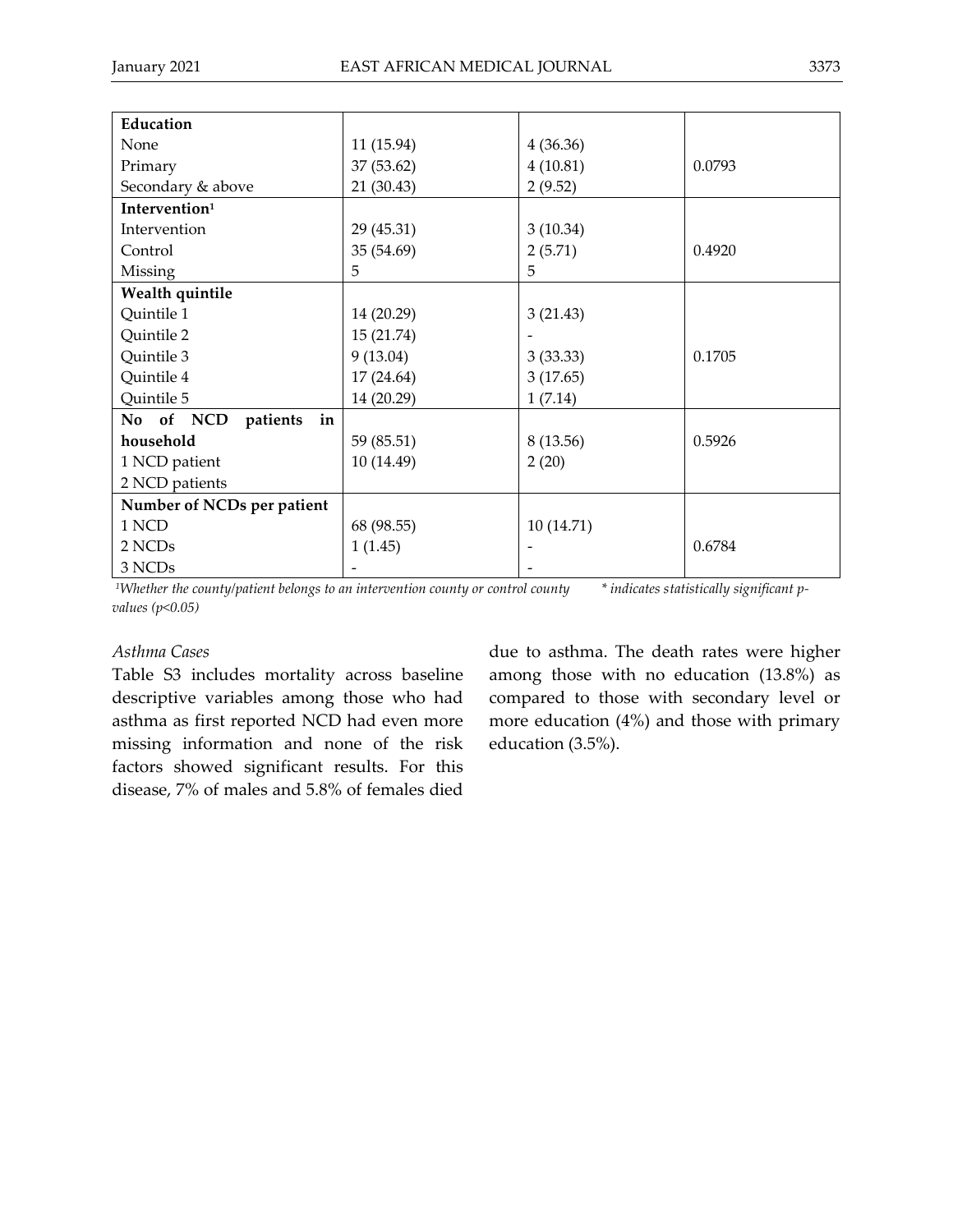| <b>Risk factors</b>           | <b>REPORTED</b><br>1ST | <b>INDIVIDUALS</b> | <b>P-VALUES</b> |
|-------------------------------|------------------------|--------------------|-----------------|
|                               | <b>NCD WAS</b>         | <b>WHO DIED</b>    |                 |
|                               | <b>ASTHMA</b>          |                    |                 |
|                               | N(%)                   | $N$ (%)            |                 |
| All cases                     | 113 (100)              | 6(19)              |                 |
| <b>Sex</b>                    |                        |                    |                 |
| Male                          | 43 (38.39)             | 3(6.98)            | 0.8019          |
| Female                        | 69 (61.61)             | 4(5.78)            |                 |
| Missing                       | $\mathbf{1}$           |                    |                 |
| County                        |                        |                    |                 |
| Narok                         | 15 (13.64)             |                    |                 |
| Kwale                         | 30 (27.27)             | 2(6.67)            |                 |
| Embu                          | 9(8.18)                |                    |                 |
| Nyeri                         | 11(10)                 | 2(18.18)           |                 |
| Kakamega                      | 14 (12.73)             |                    | 0.3192          |
| West Pokot                    | 12 (10.91)             | 1(8.33)            |                 |
| Makueni                       | 9(8.18)                |                    |                 |
| Samburu                       | 10 (9.09)              |                    |                 |
| Missing                       | $\overline{2}$         | 2(100)             |                 |
| Marital status of respondent  |                        |                    |                 |
| Single                        | 13 (11.61)             |                    |                 |
| Married or living together    | 79 (70.54)             | 3(3.80)            |                 |
| Divorced or separated         | 6(5.36)                | 1(16.67)           | 0.0055          |
| Widowed                       | 14 (12.50)             | 3(21.43)           |                 |
| Missing                       | 1                      |                    |                 |
| <b>Current marital status</b> |                        |                    |                 |
| Yes                           | 79 (70.54)             | 3(3.80)            | 0.0971          |
| No                            | 33 (29.46)             | 4(12.12)           |                 |
| Education                     |                        |                    |                 |
| None                          | 29 (25.89)             | 4(13.79)           |                 |
| Primary                       | 58 (51.79)             | 2(3.45)            | 0.1660          |
| Secondary & above             | 25 (22.32)             | 1(4)               |                 |
| Intervention <sup>1</sup>     |                        |                    |                 |
| Intervention                  | 62 (56.36)             | 5(8.06)            | 0.0682          |
| Control                       | 48 (43.64)             |                    |                 |
| Missing                       | $\overline{2}$         | 2(100)             |                 |
| Wealth quintile               |                        |                    |                 |
| Quintile 1                    | 32 (28.57)             | 3(9.38)            |                 |
| Quintile 2                    | 29 (25.89)             | 1(3.45)            | 0.7385          |
| Quintile 3                    | 21 (18.75)             | 2(9.52)            |                 |
| Quintile 4                    | 21 (18.75)             | 1(4.76)            |                 |
| Quintile 5                    | 9(8.04)                |                    |                 |
| No of NCD<br>patients<br>in   |                        |                    |                 |
| household                     | 93 (83.04)             | 7(7.53)            | 0.2168          |
| 1 NCD patient                 | 19 (16.96)             |                    |                 |

**Table S3** *Mortality across baseline descriptive variables among those who had Asthma as 1st reported NCD*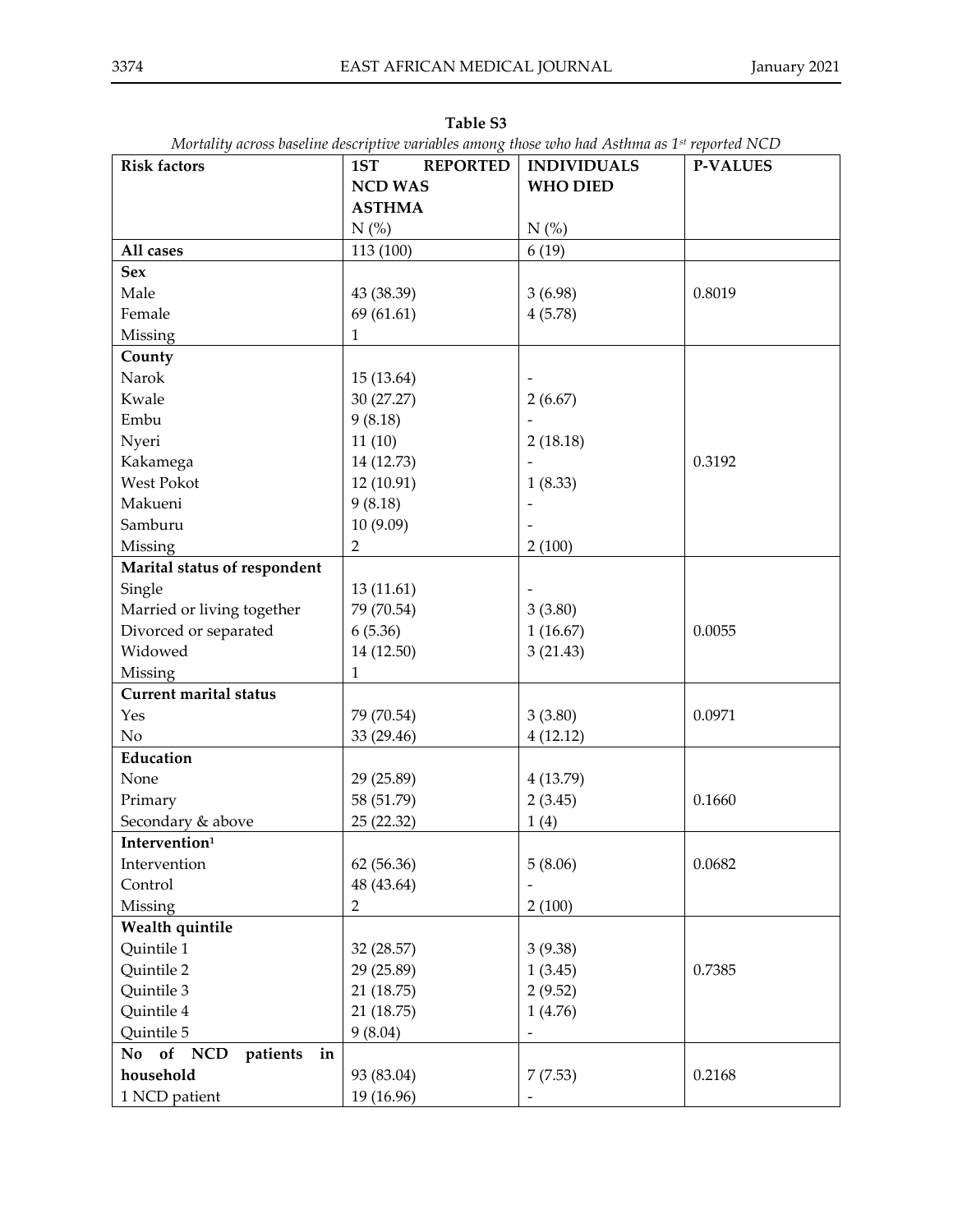| 2 NCD patients             |                          |         |  |
|----------------------------|--------------------------|---------|--|
| Number of NCDs per patient |                          |         |  |
| 1 NCD                      | 112 (100)                | 7(6.25) |  |
| 2 NCDs                     |                          |         |  |
| 3 NCDs                     | $\overline{\phantom{0}}$ | -       |  |

*<sup>1</sup>Whether the county/patient belongs to an intervention county or control county*

*\* indicates statistically significant p-values (p<0.05)*

## *Regression Analysis*

Table 2 shows the results of univariate logistic regression analysis for mortality rates all cases. We can see statistically significant results for age (p-value= 0.0001), sex (p-value= 0.0025), education (p-value= 0.0097) and wealth quintiles (p-value= 0.0143).

Older aged individuals have greater odds of death as compared to younger aged individuals (OR= 1.03, 95% CI= 1.01-1.05). Females have lower odds of death than males (OR= 0.44, 95% CI= 0.26-0,75). Patients with primary or secondary education have lower odds of death as compared to those having no education (OR= 0.61, 95% CI= 0.42-0.89). Greater wealth also showed an association with lower mortality rates (OR= 0.79, 95% CI= 0.65-0.95).

|                                     |                         | $\epsilon$ . The means $\epsilon$ is the second management in the choice $\mu$ , the second |           |
|-------------------------------------|-------------------------|---------------------------------------------------------------------------------------------|-----------|
| <b>Risk factors</b>                 | Odds Ratio <sup>1</sup> | $95\%$ CI                                                                                   | p-value   |
| Age                                 | 1.033                   | 1.016, 1.050                                                                                | $0.0001*$ |
| No. of family members per household | 1.115                   | 0.634, 1.962                                                                                | 0.7049    |
| <b>Sex</b>                          | 0.442                   | 0.260, 0.750                                                                                | $0.0025*$ |
| County                              | 0.891                   | 0.758, 1.048                                                                                | 0.1630    |
| Marital status of respondent        | 1.189                   | 0.894, 1.580                                                                                | 0.2348    |
| Education                           | 0.611                   | 0.420, 0.887                                                                                | $0.0097*$ |
| <b>Intervention county</b>          | 1.627                   | 0.833, 3.180                                                                                | 0.1544    |
| <b>Wealth quintiles</b>             | 0.787                   | 0.649, 0.953                                                                                | $0.0143*$ |
| No. of NCD patients in household    | 0.747                   | 0.329, 1.696                                                                                | 0.4859    |
| No. of NCDs per patient             | 1.478                   | 0.818, 2.673                                                                                | 0.1958    |
|                                     |                         |                                                                                             |           |

**Table 2** *Univariate logistic regression analysis for all cases (n=639)*

*\*indicates statistically significant p-values (p<0.05)* 

*<sup>1</sup>Unadjusted Odds Ratios*

Table S4 shows the results of univariate logistic regression analysis for mortality among the 445 patients originally diagnosed with HTN.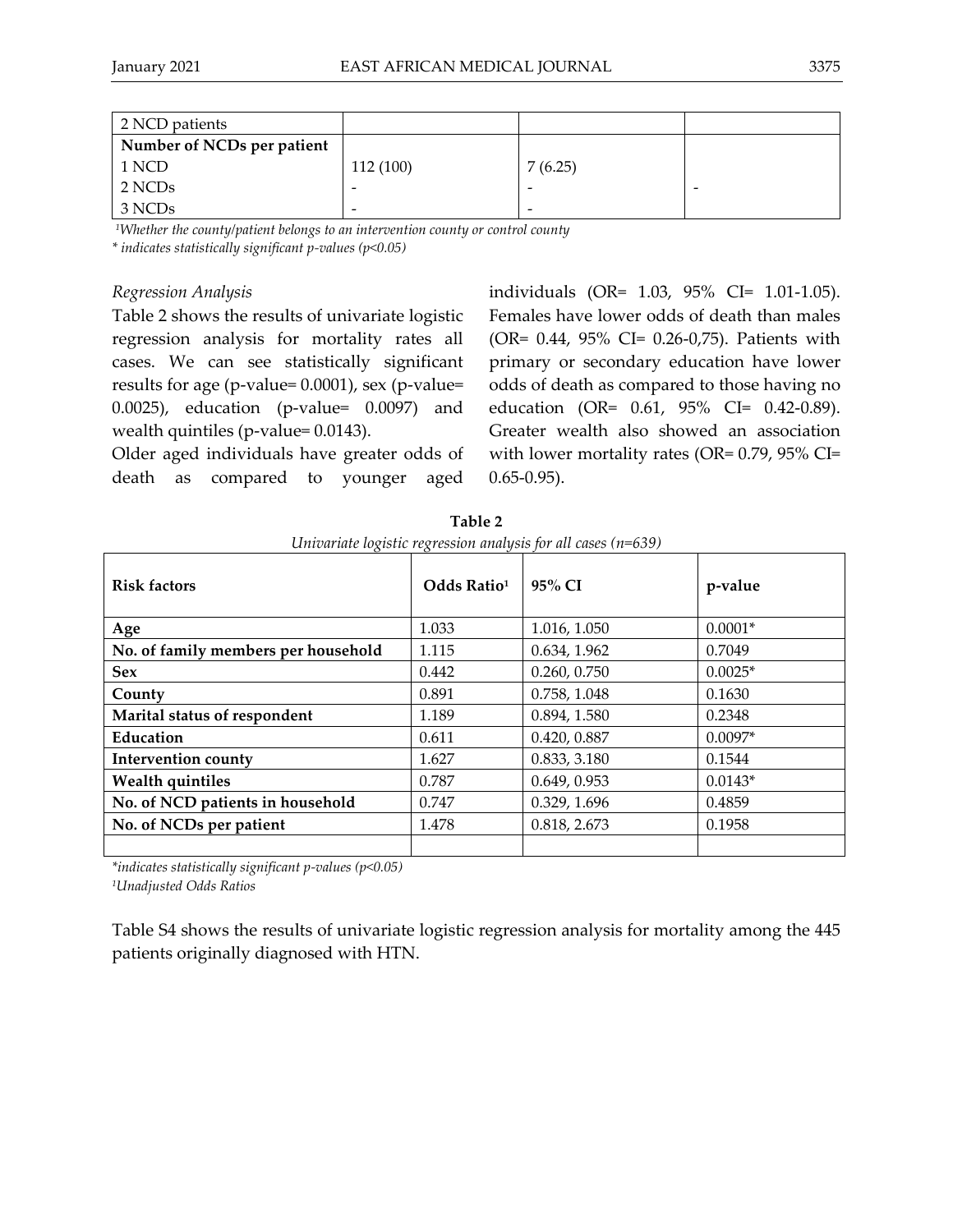| CHIVATING IOXISHG TOXICSSION MIMIQSIS JOI PHILOISS WITH ITITY (N TIS) |                         |              |           |
|-----------------------------------------------------------------------|-------------------------|--------------|-----------|
| <b>Risk factors</b>                                                   | Odds Ratio <sup>1</sup> | 95% CI       | p-value   |
| Age                                                                   | 1.027                   | 1.005, 1.049 | $0.0170*$ |
| of family<br>members per<br>No.<br>household                          | 1.246                   | 0.657, 2.364 | 0.5006    |
| <b>Sex</b>                                                            | 0.375                   | 0.198, 0.710 | $0.0026*$ |
| County                                                                | 0.838                   | 0.684, 1.027 | 0.0887    |
| Marital status of respondent                                          | 0.993                   | 0.700, 1.408 | 0.9682    |
| <b>Current marital status</b>                                         | 0.872                   | 0.450, 1.689 | 0.6848    |
| Education                                                             | 0.685                   | 0.443,1.058  | 0.0881    |
| Intervention                                                          | 1.380                   | 0.635, 2.996 | 0.4157    |
| <b>Wealth quintiles</b>                                               | 0.760                   | 0.604, 0.958 | $0.0199*$ |
| in<br>of NCD<br>patients<br>No.                                       | 0.813                   | 0.307, 2.154 | 0.6771    |
| household                                                             |                         |              |           |
| No. of NCDs per patient                                               | 1.581                   | 0.847, 2.953 | 0.1505    |

**Table S4** *Univariate logistic regression analysis for patients with HTN (n=445)*

*\* indicates statistically significant p-values (p<0.05)*

*<sup>1</sup>Unadjusted Odds Ratios*

In this sub analysis, there were statistically significant results for age (p-value= 0.0170), sex (p-value= 0.0026) and wealth quintiles (pvalue= 0.0199).

Older aged individuals with HTN had greater risk of death as compared to younger aged individuals (OR= 1.03, 95% CI= 1.01-1.05). Females had lower risk of death than males (OR= 0.38, 95% CI= 0.20-0.71). Patients with primary or secondary education had lower odds of death as compared to those having no education (OR= 0.61, 95% CI= 0.42-0.89). Risk factors not associated with mortality due to hypertension included county of residence, education, marital status, number of NCD patients in the household or numbers of NCDs per patient.

## **DISCUSSION**

Among NCDs in Kenya, cardiovascular diseases and cancers have been the most common attributable risk factors for death; out of which deaths due to CVDs were the second most common cause (29%).<sup>13</sup> The Kenya Non-Communicable Diseases & Injuries Poverty Commission Report of 2018, recorded that NCDs were responsible for a large share of morbidity and mortality in Kenya, resulting in 37% of the overall burden of disease and 35% of all deaths. 12 Cardiovascular related mortality in Kenya ranges from 6.1% to 8%, while recent verbal autopsy studies suggest that more than 13% of cause-specific deaths among adults could be due to CVD.<sup>13</sup> In our study, the majority of deaths were associated with hypertension followed by DM which is consistent with the literature from the Kenya STEPS survey report of 2015 which indicated that HTN is the leading cause of mortality in Kenya and a verbal autopsy study conducted in Kenya suggested that more than 13% of causespecific deaths among adults could be due to CVDs. 12

In our study, we found that mortality rates due to NCDs were higher among males as compared to females. This is consistent with a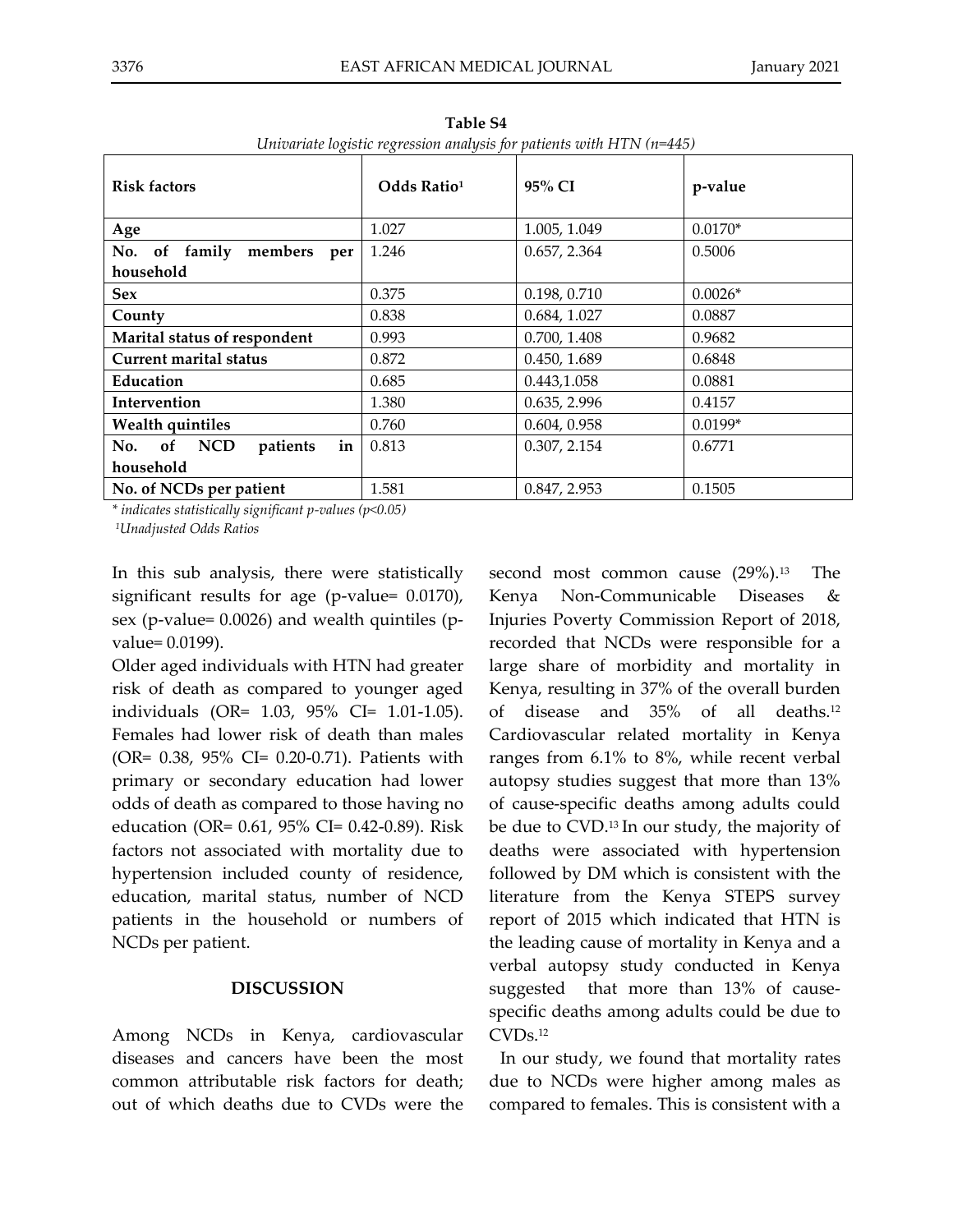similar study conducted among slum dwellers in Kenya that observed that comparatively, trends in NCD mortality among males and females had remained stable over time but showed a declining trend among females. 14

Poverty is also linked with NCD mortality in LMICs. People with low socio-economic status and poor education have higher prevalence of acquiring and dying of NCDs. 7 In our study, we found statistically significant results showing an association between low education, lower wealth and mortality. These findings also confirm the findings by The Kenya Non-Communicable Diseases & Injuries Poverty Commission Report of 2018 that reported that that the poor suffer disproportionately from NCDs and that the proportion of deaths due to NCD is higher among the poorest as compared to wealthiest quintiles. Crude death rates among the poor were more than double those of the rich for NCDs.<sup>12</sup>

The strength of the study was that we could identify some of the risk factors for mortality due to NCDs which are in line with the literature. Further investigation and information need to be gathered to confirm the results across other Kenyan counties. Another limitation is that this study focused on sociodemographic risk factors for the three NCDs (HTN, DM and Asthma) and did not look at the behavioral, metabolic, physiological and physical risk factors for these NCDs during this study.

## **CONCLUSION**

The risk factors of older age, male sex, no/ poor education, and low wealth have been shown to have significant associations with mortality due to all NCDs and hypertension in Kenya. Clinicians managing patients with these conditions need to be aware of these results and should recognize that older male patients with no education and from the poorer households have the highest risk of mortality. This could be attributable to the fact that with higher education the individual is more likely to be formally employed which would result in higher income and a higher probability of having health insurance coverage which consequently increases access to higher quality health care services. Poor households are at greater risk of NCD related deaths more than the affluent households which could be attributed to low access to healthcare services and healthcare information on NCD prevention and treatment. Addressing the risk factors associated with these diseases at the public health level may be a lower cost and better long-term solution to the problem of NCDs deaths in Kenya. Analysis and understanding of NCD risk factors by clinicians may present an entry point for policy solutions aimed at addressing these diseases.

### **REFERENCES**

1. Noncommunicable diseases.

https://www.who.int/news-room/fact-

sheets/detail/noncommunicable-diseases.

Accessed March 26, 2020.

2. Burden of Disease - Our World in Data. https://ourworldindata.org/burden-of-disease. Accessed May 18, 2020.

3. Global Burden of Disease Collaborative Network. Global Burden of Disease Study 2017 (GBD 2017) Reference Life Table. Seattle, United States: Institute for Health Metrics and Evaluation (IHME), 2018.

4. LIFESTYLE DISEASES: An Economic Burden on the Health Services | UN Chronicle. https://unchronicle.un.org/article/lifestyle-

diseases-economic-burden-health-services.

Accessed April 22, 2020.

5. Mathenge W, Foster A, Kuper H. Urbanization, ethnicity and cardiovascular risk in